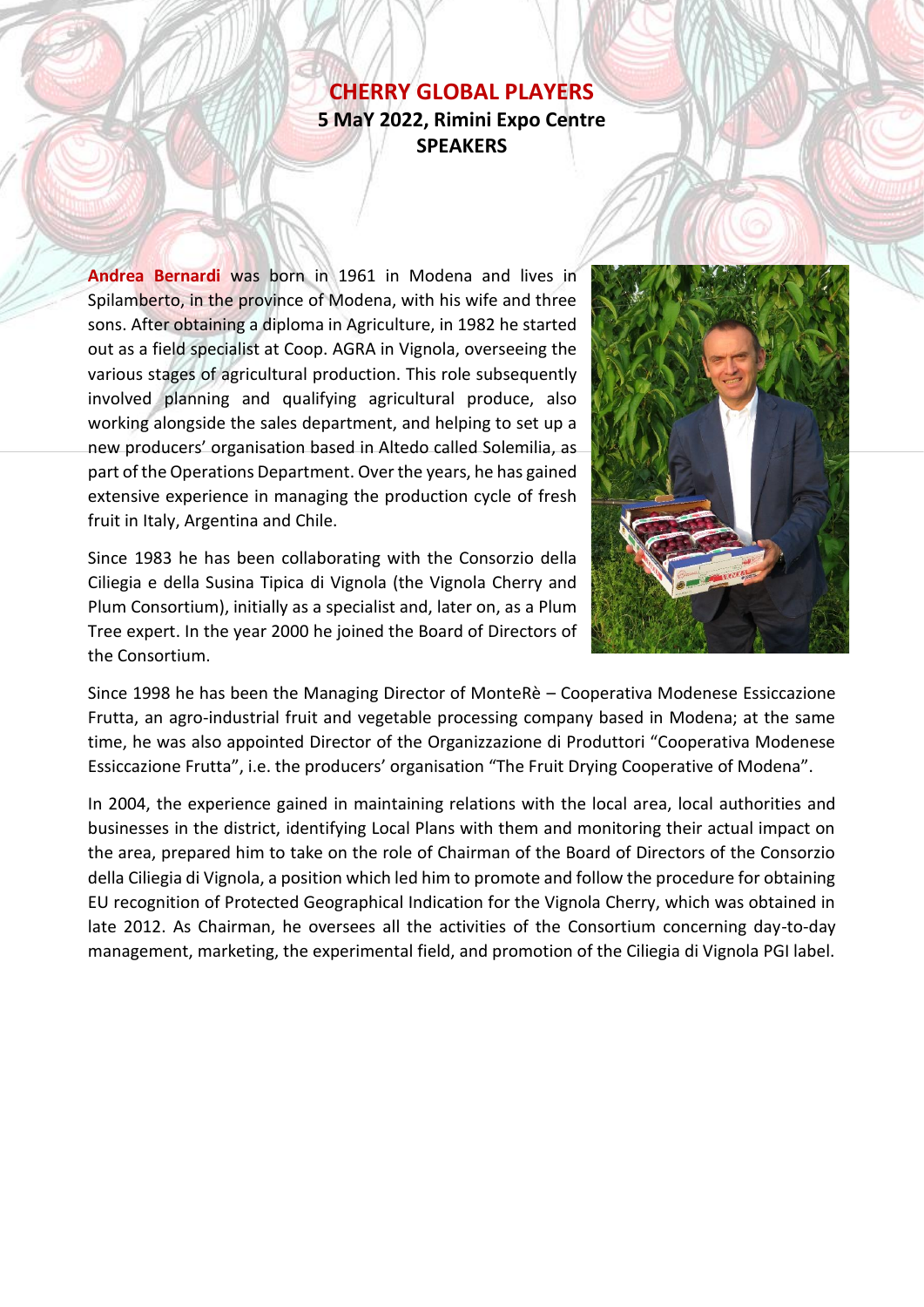

**Andrés Stewart** grew up and lives in Spain where he completed his Engineering degree in Agronomy. In 1996 he started working for Frutaria, one of the largest fruit company in the country, where he has worked in different departments over the last 26 years such as Production, R+D and Nursery.

For some years now Andrés has been in charge of the R+D department where he has been leading the breeding program in stone fruits, also evaluating and testing plots of different species, including cherries. Today, he is the head of Frutaria Life, a new business created two years ago as an international nursery for the best varieties of stone fruit, pome fruit and almonds.

**Belit Balci**, Deputy Managing Director ALARA Tarım Ürünleri San. Tic. A.Ş.

Member of ISHS (International Society of Horticultural Sciences).

Member of National Society of Horticultural Sciences.

Member of Chamber of Agricultural Engineers.





**Nuriddin Kushnazarov** studied at Tokyo University of Agriculture and Technology in Japan and obtained his master's degree in rural development.

For 12 years he has been involved in the implementation of rural development projects of the Ministry of Agriculture of Uzbekistan, financed by the World Bank and Asian Development Bank, particularly in the horticulture sector. In 2019-2021, he worked as a Deputy Director of the Agency for Horticulture and Greenhouse Development under the Ministry.

In 2021, he joined the Embassy of Uzbekistan in Rome as a Counsellor, Deputy Permanent Representative of Uzbekistan to FAO, IFAD and WFP.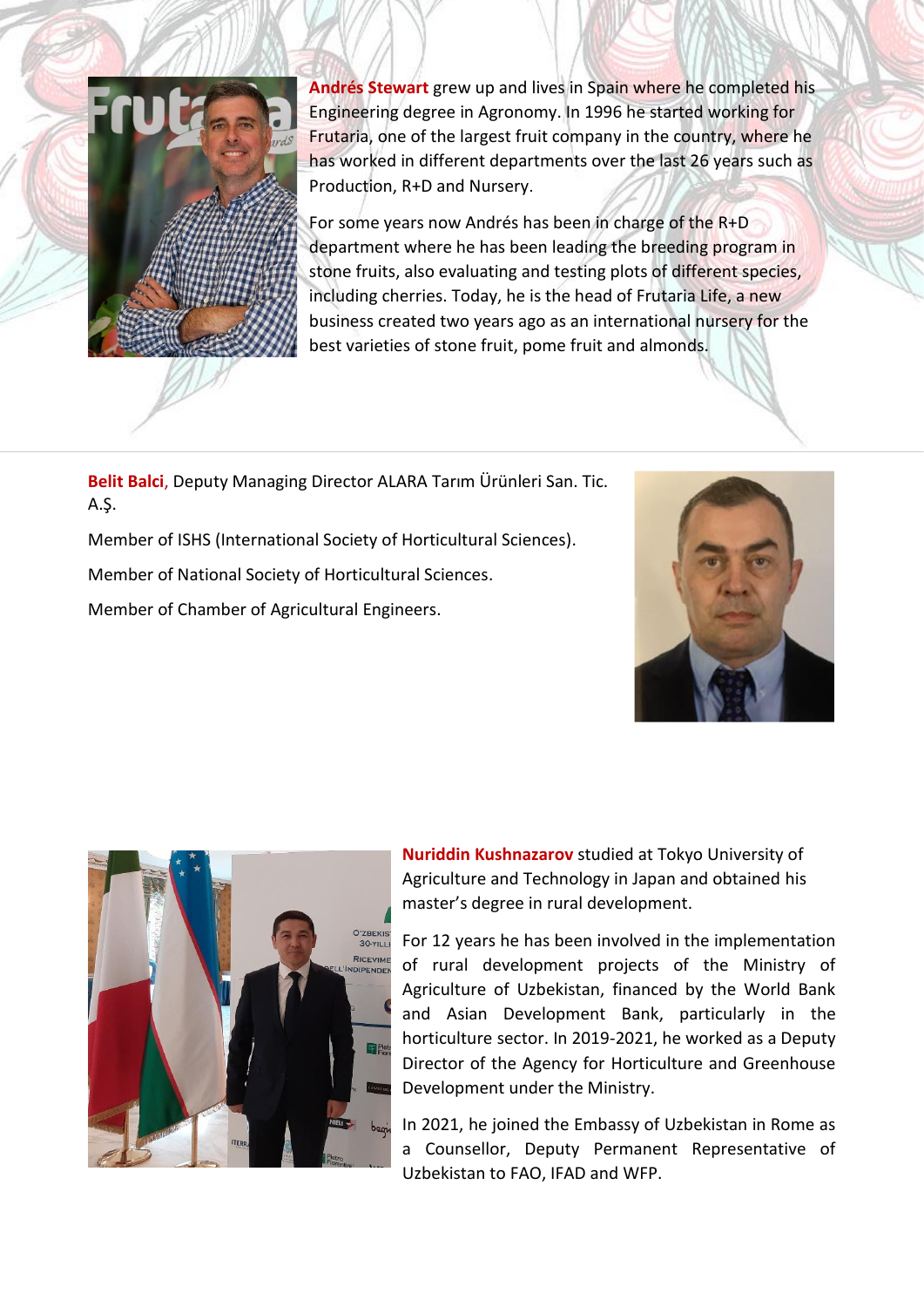**Shuhratjon Abrorov** "FRUIT HOUSE ORGANICS" consulting firm, 2019 – founder: Professional Intensive orchard consulting for about 2000 ha in all over Uzbekistan. Mainly – cherry, apple and pear orchards.

"Norchontol" fruit tree nursery - February, 2015 - Co-owner: Production of apple, pear, cherry, peach and grape nursery trees. 90 hectares.

Development Alternatives, Inc (DAI), USAID funded AgLinks Project – Tashkent *Agricultural Production, Pests and Standards Advisor* - July 2008-Feb 2015.



Kingsburg Orchards Inc - Kingsburg, CA (fresh fruits) 2006-2008.

Daybreak Farms, Inc – Traver, CA (fresh fruit) 2006-2008.



**Todd George,** VP of Production Stemilt Growers, Wenatchee Wa. Todd grew up on a small apple orchard in Wenatchee Wa and worked summer jobs on farms and in warehouses. His career in the fruit industry officially began in 1992 with Dovex fruit Company working 10 years in both export and domestic sales In 2001 he joined Stemilt's export sales team and in 2003, George was named Director of Logistics and assumed responsibilities for scheduling, procurement, and distribution. In 2009, he was promoted to his current role of Vice President of Production where he oversees the staff and all aspects of scheduling, quality control, food safety, production, warehousing, and distribution.

George has a bachelor's degree in Business with an emphasis in Agriculture Business from Washington State University. He is a founding member of the Washington Pear Marketing Association and previously held roles in industry groups related to fruit exports and reporting.